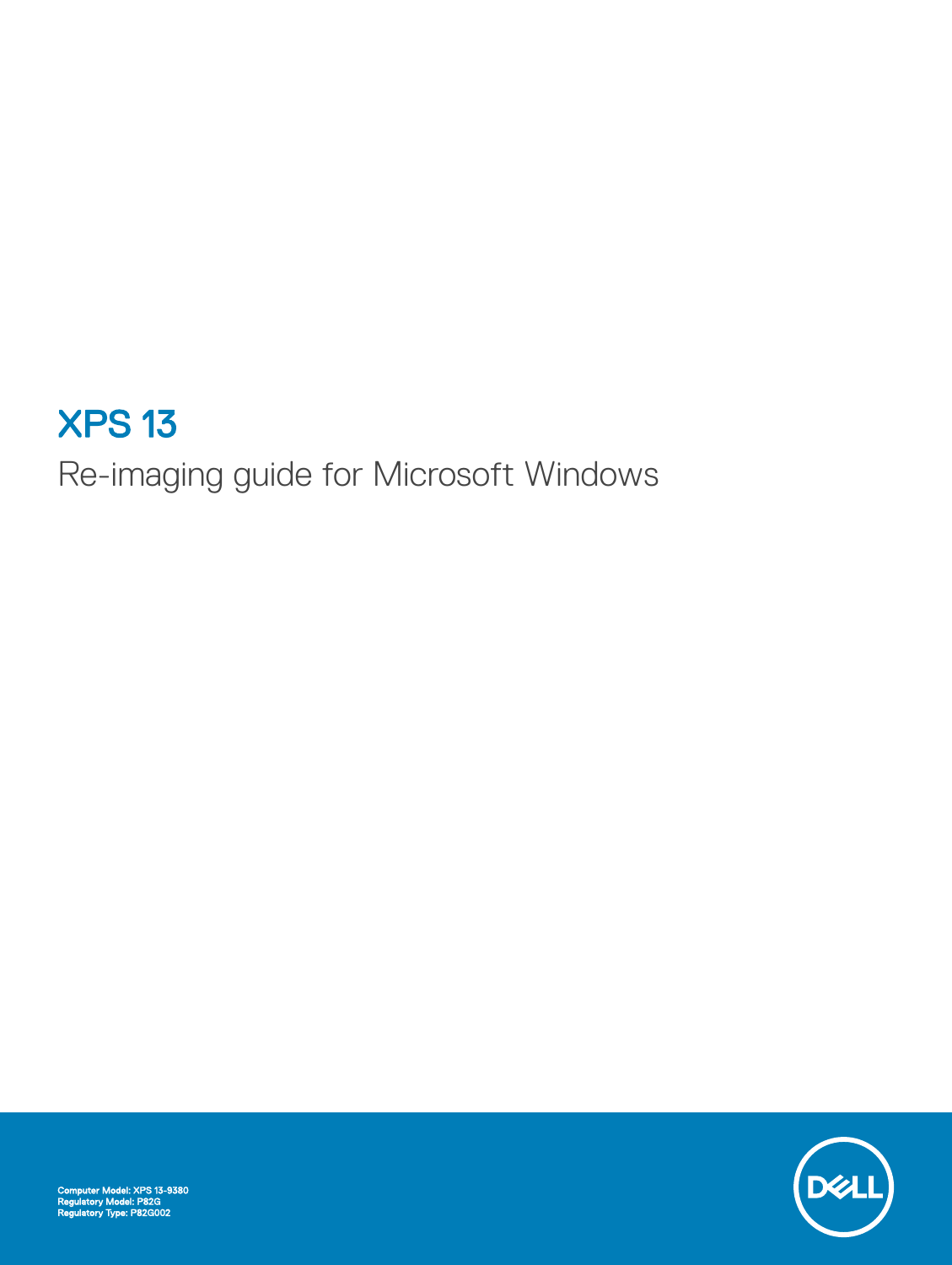#### Notes, cautions, and warnings

- NOTE: A NOTE indicates important information that helps you make better use of your product.
- △ CAUTION: A CAUTION indicates either potential damage to hardware or loss of data and tells you how to avoid the problem.
- **A WARNING: A WARNING indicates a potential for property damage, personal injury, or death.**

© 2018 Dell Inc. or its subsidiaries. All rights reserved. Dell, EMC, and other trademarks are trademarks of Dell Inc. or its subsidiaries. Other trademarks may be trademarks of their respective owners.

2018 - 11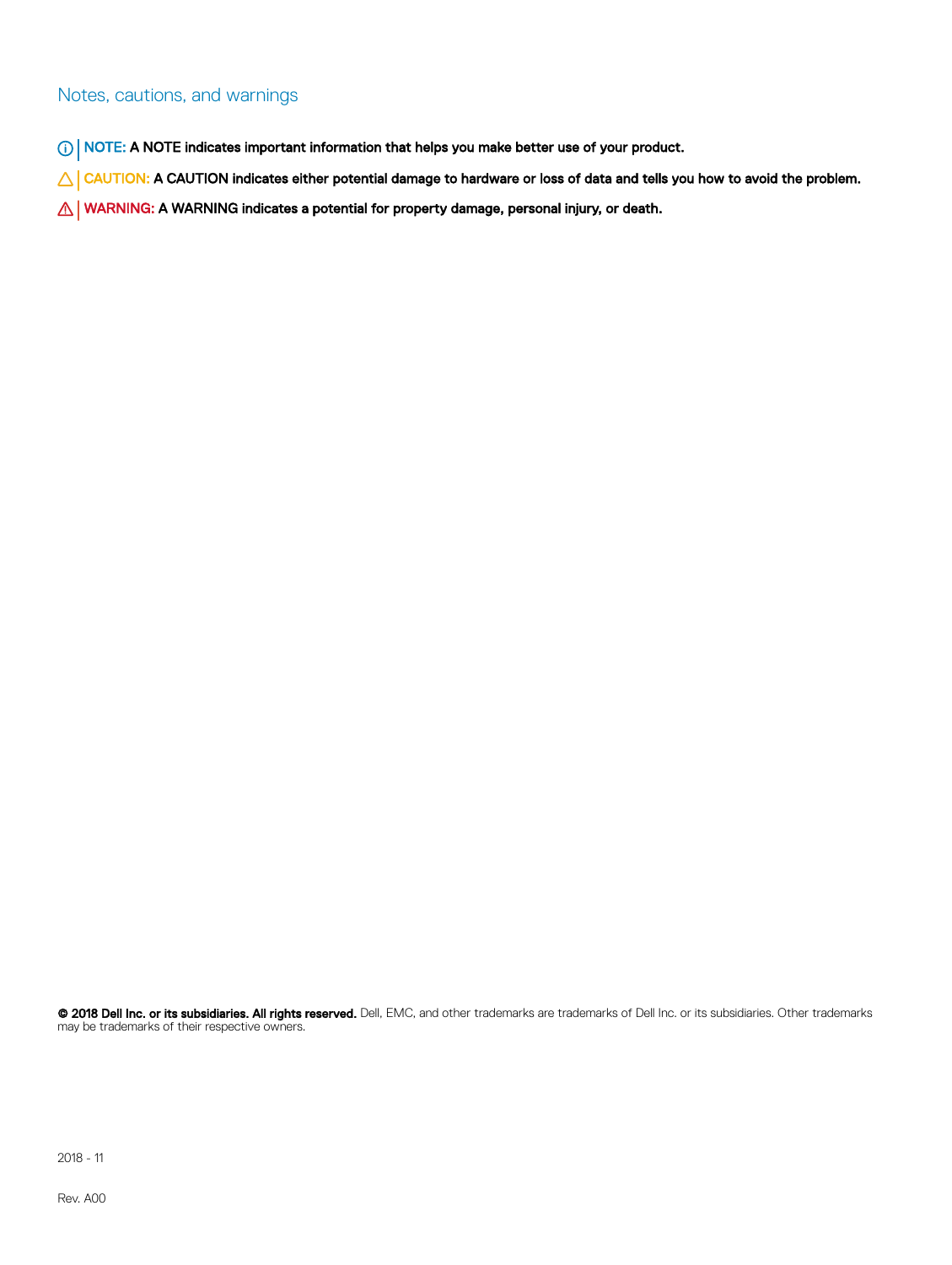# **Contents**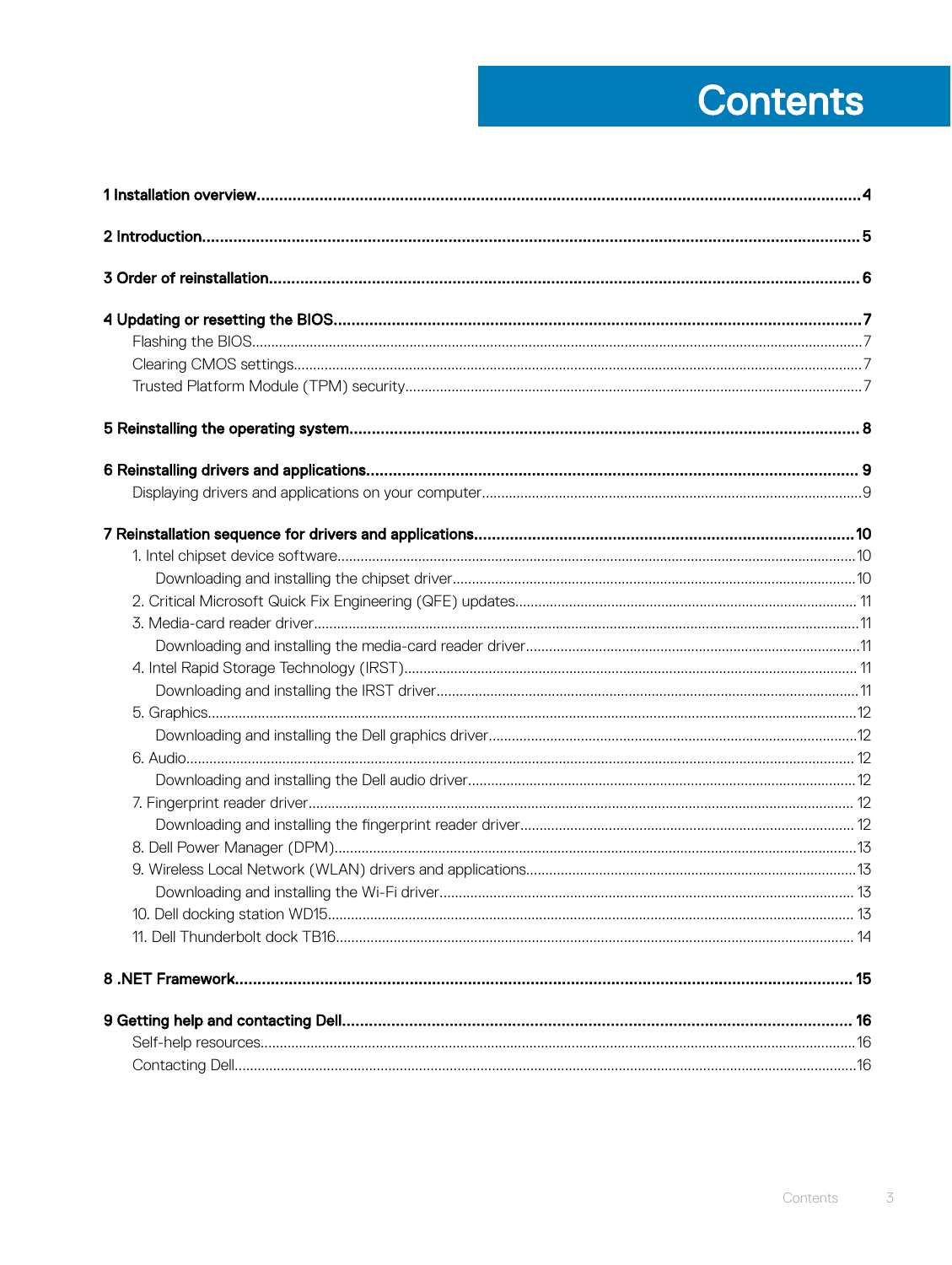- <span id="page-3-0"></span>CAUTION: This re-imaging guide is designed for system administrators. Do not attempt to re-image the system if you are not an  $\Delta$ l administrator or are unsure of the procedures. Failure to follow instructions may result in permanent data loss.
- NOTE: Information provided in this guide is applicable to computers with Microsoft Windows only.
- നി NOTE: Dell recommends that you download and install the device drivers from the Dell [Drivers & Downloads](http://www.dell.com/support/drivers) website. Installing device drivers from a non-Dell website can cause system performance issues, corrupt operating system files, blue screen errors, unexpected shutdowns, or infect your computer with malicious software.

Device drivers must be updated when you reinstall the operating system using either a CD, DVD, USB key, or when you are facing networking, graphics, sound or other hardware-related problems. Dell recommends that you install or update device drivers if you have performed a factory reset of your Dell computer using the [Dell Backup and Recovery](http://www.dell.com/support/contents/us/en/04/article/product-support/self-support-knowledgebase/software-and-downloads/dell-backup-solutions/Dell-Backup-and-Recovery) application or other factory-reset methods. This ensures that you have the latest device drivers installed on your computer and that the devices function optimally.

Installing or updating device drivers may lead to the following improvements:

- Increases in system performance
- Patched security risks
- Expanded compatibility
- Fixed device issues
- Support for new features

However, if your computer is operating normally and there are no driver issues or updates being prompted by Microsoft Windows, driver updates may be unnecessary. Updating drivers unnecessarily may create new problems.

Review the importance of each driver update on the Dell driver downloads page before assessing the need to continue with an update.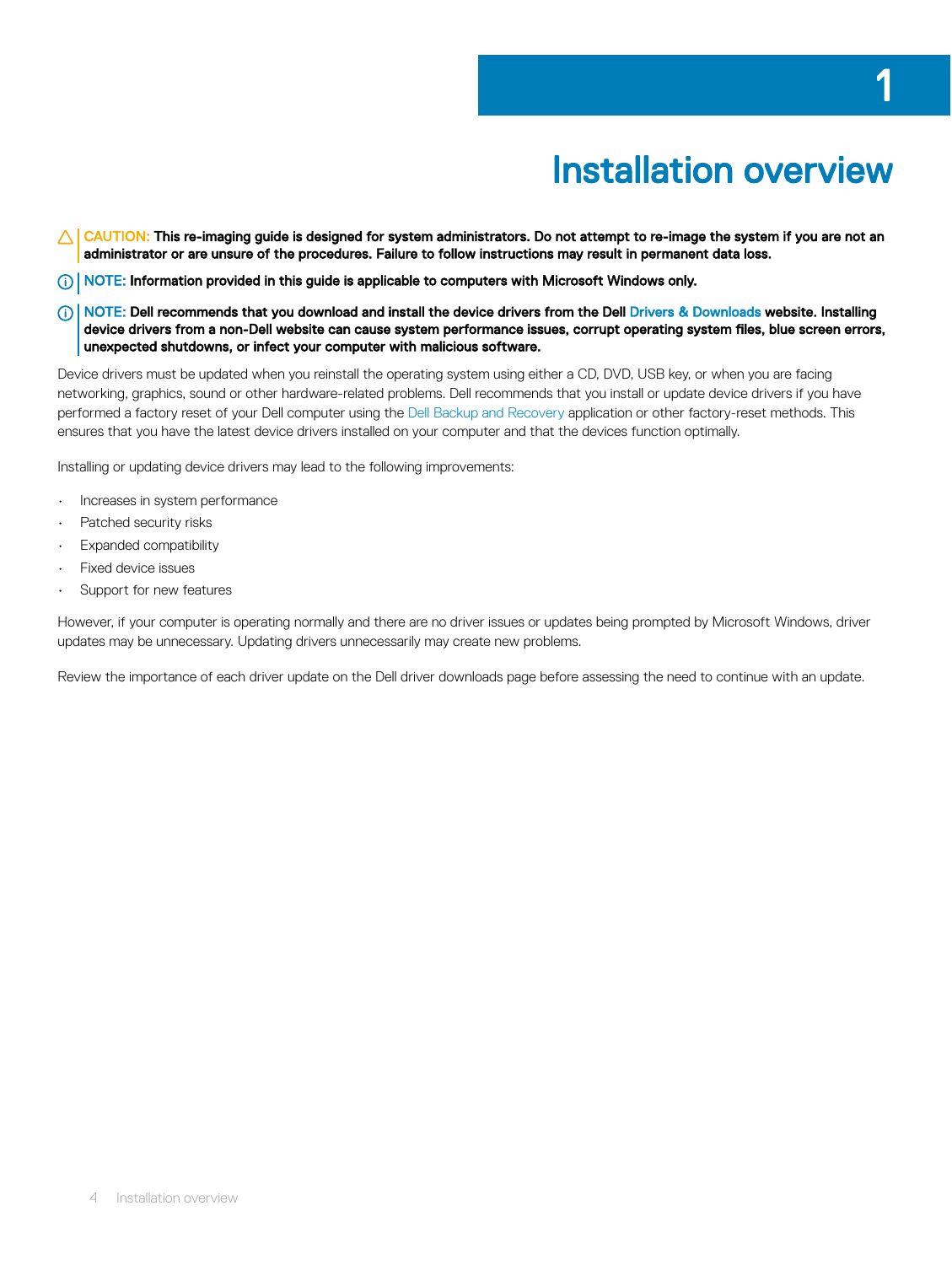# Introduction

<span id="page-4-0"></span>Re-imaging is the process of removing all software on the computer and reinstalling the removed software. Re-imaging is required when software in the computer is corrupted or damaged and can also be used as a means of removing harmful and malicious software in your computer. This re-imaging guide provides the steps required for re-imaging your computer.

CAUTION: This re-imaging guide is designed for system administrators. Do not attempt to re-image the system if you are not an  $\triangle$ administrator or are unsure of the procedures. Failure to follow instructions may result in permanent data loss.

#### NOTE: Information provided in this guide is applicable to computers with Microsoft Windows only.

This guide assists you in installing Dell-recommended software stack and settings, drivers, and applications, which are tested and validated on the XPS 13-9380. The installation of the listed drivers and applications as described in the guide enhances the optimal performance of your computer.

Dell also provides drivers and applications that are not included with the Windows operating system. These drivers are required to enable the following Solid State Drives (SSD):

- 128 GB SSD
- 256 GB PCIe SSD
- 512 GB PCIe SSD
- 1024 GB PCIe SSD
- 2048 GB PCIe SSD

It is always recommended to re-image on a newly-installed operating system and not from any previous image-build. Ensure BIOS settings, including SATA configurations and modes, are appropriately set and the latest drivers and applications are used when re-imaging the computer.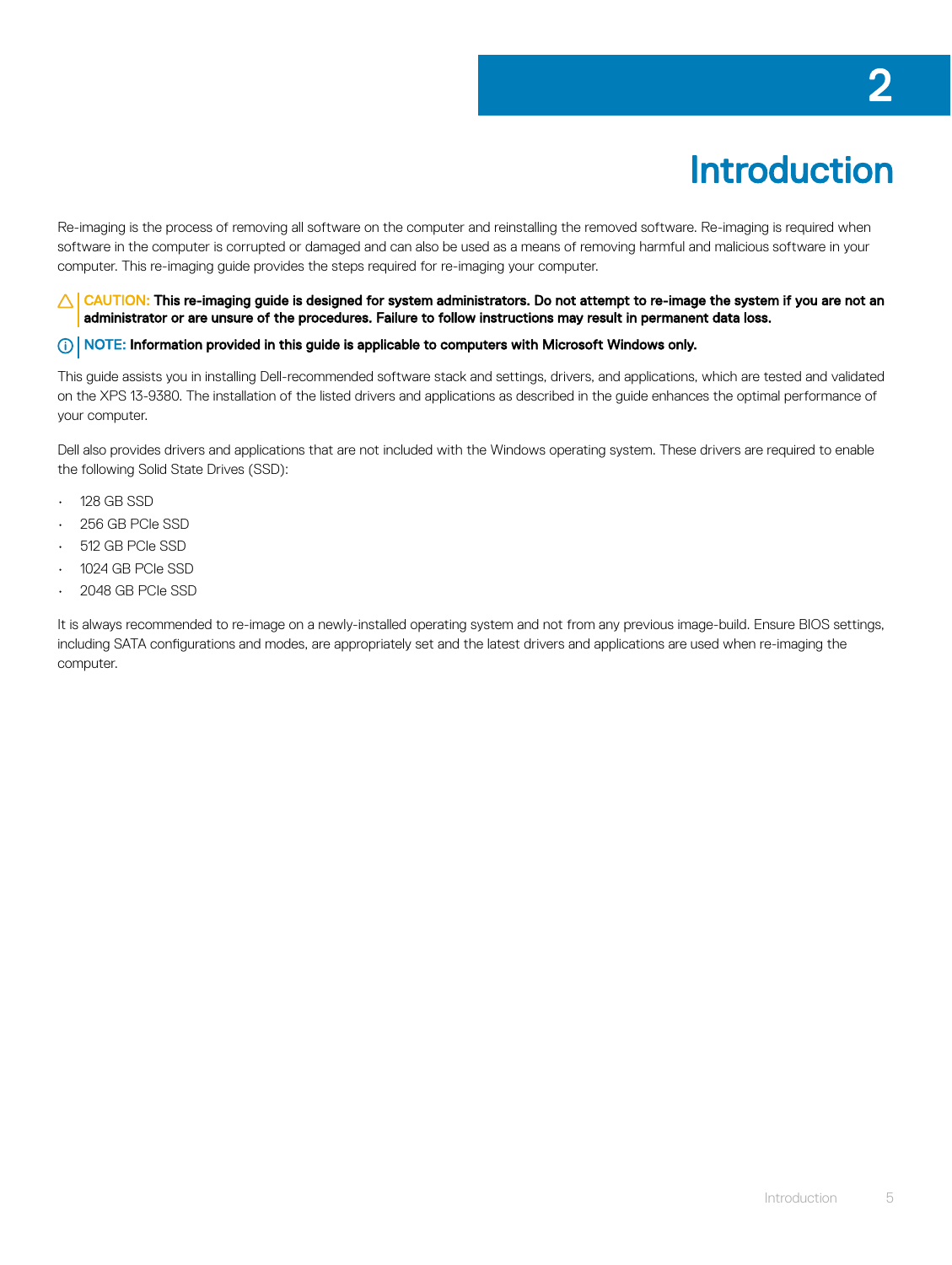# Order of reinstallation

#### <span id="page-5-0"></span>(i) NOTE: Some drivers and application installation steps may not be applicable, depending on the configuration of the computer you have ordered.

To achieve optimal performance, install the drivers and applications in the following sequence:

- 1 BIOS: Allows the operating system to be loaded into the memory and enables the initial startup process on your computer.
- 2 Windows operating system: The operating system controls the system's hardware to be a base on which other software can operate on.
- 3 Intel Chipset driver: Allows Windows to communicate and adjust settings on components on the system board.
- 4 Critical Microsoft Quick Fix Engineering (QFE) updates: Microsoft updates that fix and optimize the operating system.
- 5 Media-card reader driver: Enables and enhances the media-card reader.
- 6 Intel Rapid Storage Technology (IRST): Enables and enhances data storage virtualization for the storage drives installed in the computer.
- 7 Graphics:
	- Enhances and optimizes video performance
	- Enables and provides additional functionality not included in the native Microsoft VGA driver, including:
		- User-customizable power management features
		- $-$  Portability and behavioral profiles
		- Multiple-monitor support
- 8 Audio: Enables and enhances the audio controller.
- 9 Security, which includes:
	- Intel Software Guard Extensions Platform Package (SGX PSW)
	- Goodix Fingerprint Sensor
- 10 Dell applications, which includes:
	- Dell Update application
	- Dell Power Manager (DPM)
- 11 Networking and Communication, which includes:
	- Wireless Local Area Network Adapters (WLAN): Enables and enhances the wireless adapter
	- Bluetooth: Enables and enhances the Bluetooth adapter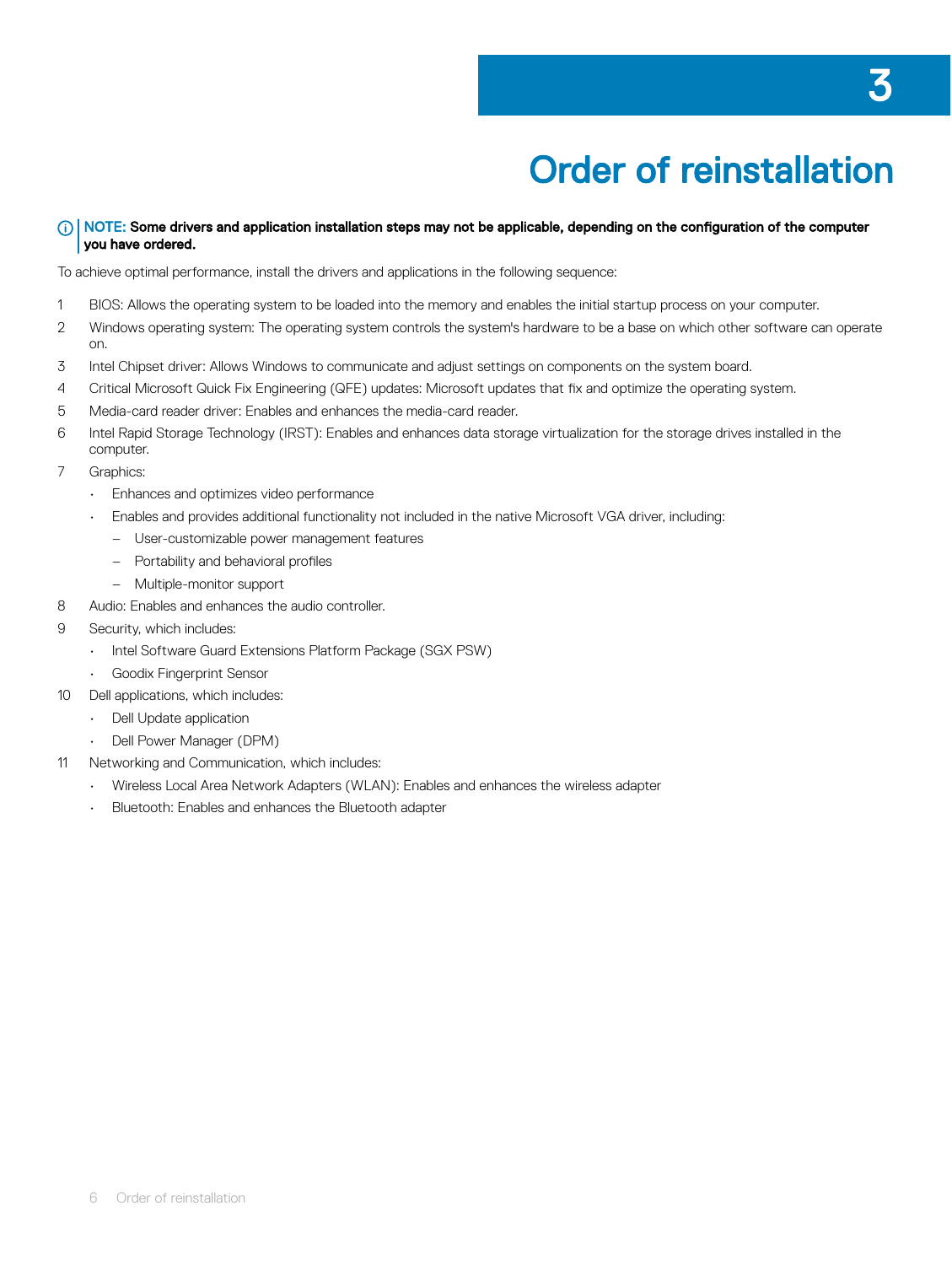# Updating or resetting the BIOS

## <span id="page-6-0"></span>Flashing the BIOS

It is recommended to flash BIOS when an update is available or when you replace the system board. To flash the BIOS:

- 1 Turn on your computer.
- 2 Go to [www.dell.com/support.](http://www.dell.com/support)
- 3 Click **Product support**, enter the Service Tag of your computer, and then click **Submit.**

#### $\textcircled{\scriptsize{1}}$  NOTE: If you do not have the Service Tag, use the auto-detect feature or manually browse for your computer model.

- 4 Click Drivers & downloads **>** Find it myself.
- 5 Select the operating system installed on your computer.
- 6 Scroll down the page and expand **BIOS**.
- 7 Click Download to download the latest version of the BIOS for your computer.
- 8 After the download is complete, navigate to the folder where you saved the BIOS update file.
- 9 Double-click the BIOS update file icon and follow the instructions on the screen.

## Clearing CMOS settings

In the event that, flashing your computer with the latest BIOS update results in your computer being unable to boot, a BIOS reset is necessary. Clearing the CMOS settings will reset the BIOS to factory settings. For more information about clearing the CMOS settings, see your computer's *Service Manual*.

## Trusted Platform Module (TPM) security

TPM must be enabled in the BIOS setup program for it to be deployed on the computer. Follow these steps to enable and congure the TPM:

- 1 Turn on or restart your computer.
- 2 Press F2 when the Dell logo is displayed on the screen to enter the BIOS setup program. The BIOS setup program is displayed.
- 3 On the left pane, select Security **>** TPM Security **>** Clear TPM.
- 4 Select or clear any of the following options to enable or disable it, respectively:
	- **Enabled (Default)**: The BIOS enables the TPM during POST and it can be accessed by the operating system.
	- **Disabled**: The BIOS will not enable the TPM during POST and it cannot be accessed by the operating system.
	- **TPM On:** The TPM is enabled and activated.
	- **Clear:** The BIOS clears the information stored in the TPM.
- 5 Save the settings and exit.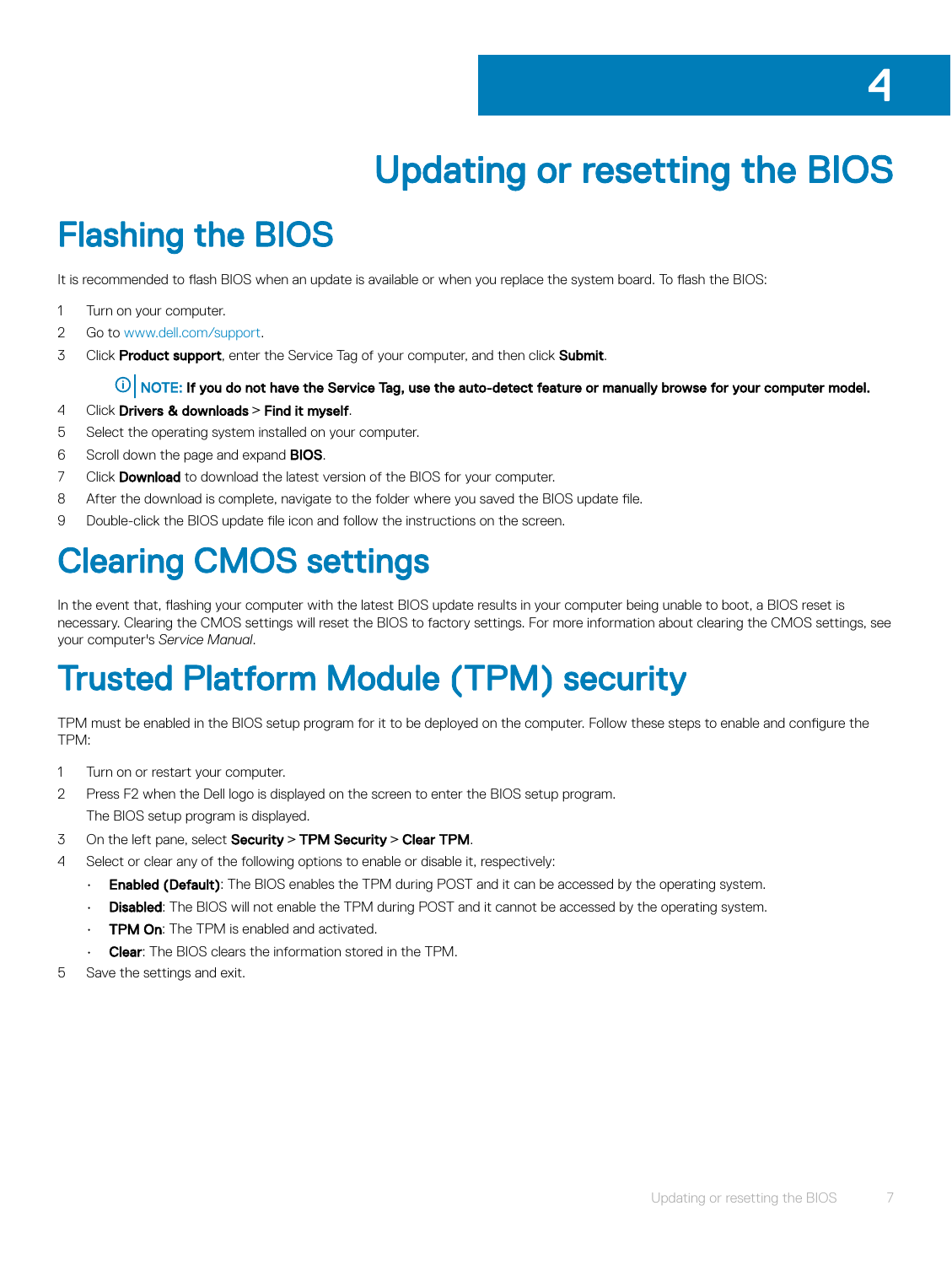# Reinstalling the operating system

<span id="page-7-0"></span>The 64-bit Microsoft Windows 10 operating system is validated for use on this computer. You can reset or reinstall the operating system under different scenarios. For more information about reinstalling the operating system, see the knowledge base article [SLN297920](http://www.dell.com/support/article/us/en/04/sln297920/reset-or-reinstall-windows-10-on-your-dell-computer?lang=en) at [www.dell.com/support.](http://www.dell.com/support/)

Before attempting a reinstall of your operating system, Dell recommends that you backup all data as described in the Microsoft knowledge base article located [here](https://support.microsoft.com/en-us/help/17143/windows-10-back-up-your-files).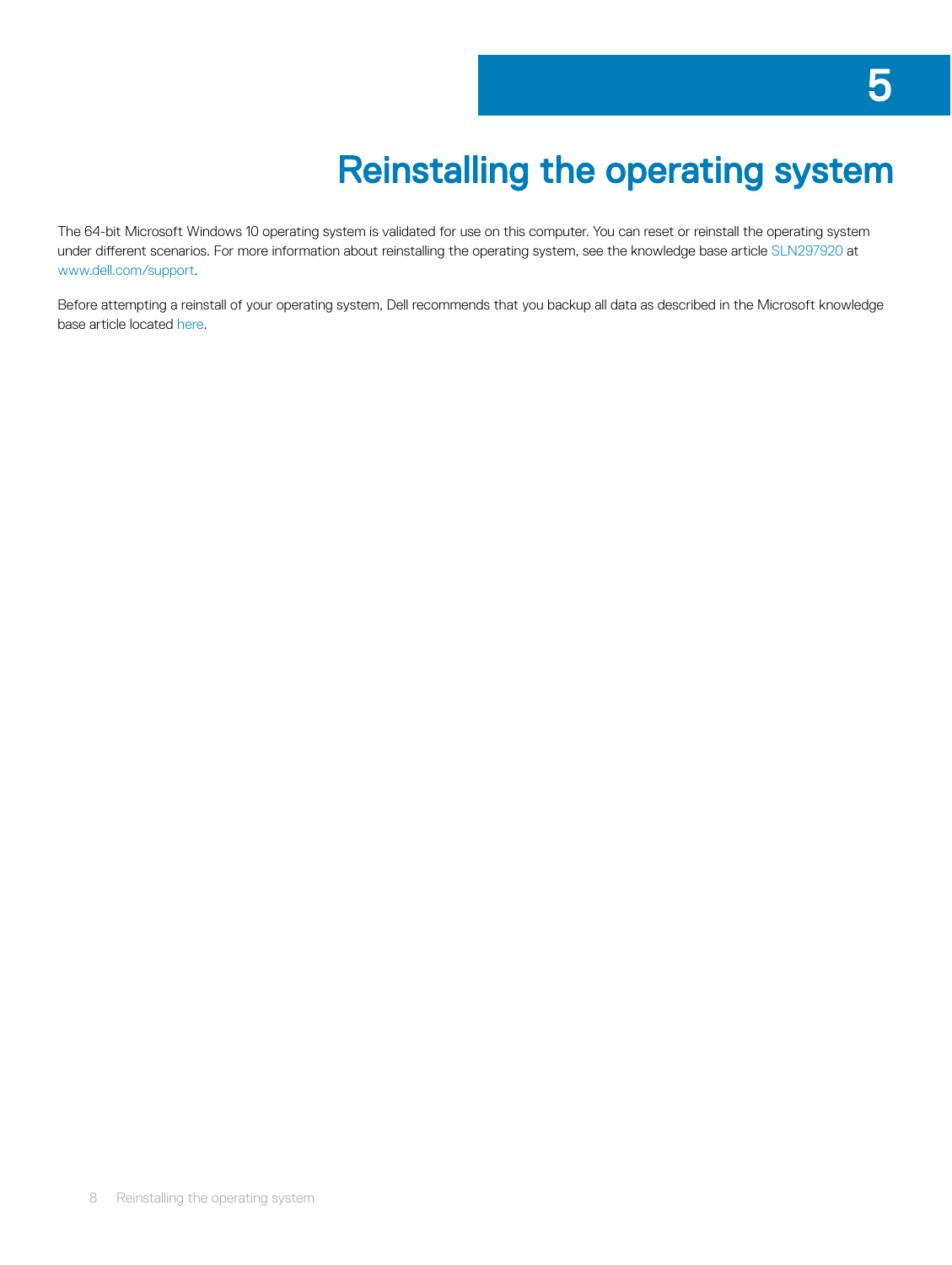# Reinstalling drivers and applications

<span id="page-8-0"></span>Drivers and applications are software that enables Microsoft Windows (or another operating system) to communicate with the hardware devices and software in your computer. Devices such as video and sound cards require drivers to function correctly within Windows, and require applications to enable users to adjust hardware settings.

Microsoft Windows includes drivers for most devices, but device-specific drivers may have to be downloaded and installed separately. Dell recommends that you download the device drivers for your Dell computer from [Drivers & Downloads.](http://www.dell.com/support/home/us/en/04?app=drivers)

Applications must be downloaded and installed separately. Dell recommends that you download the required applications for your Dell computer from the [Dell Download Center.](http://www.dell.com/support/contents/us/en/19/category/product-support/self-support-knowledgebase/software-and-downloads/download-center/)

### Displaying drivers and applications on your computer

- 1 Turn on your computer.
- 2 Go to [www.dell.com/support.](http://www.dell.com/support/)
- 3 Click Product support, enter the Service Tag of your computer, and then click Submit.

 $\bigcirc|$  NOTE: If you do not have the Service Tag, use the auto-detect feature or manually browse for your computer model.

- 4 Click Drivers & downloads **>** Find it myself.
- 5 Select the Windows operating system installed on your computer to get a list of the drivers and applications available on your computer.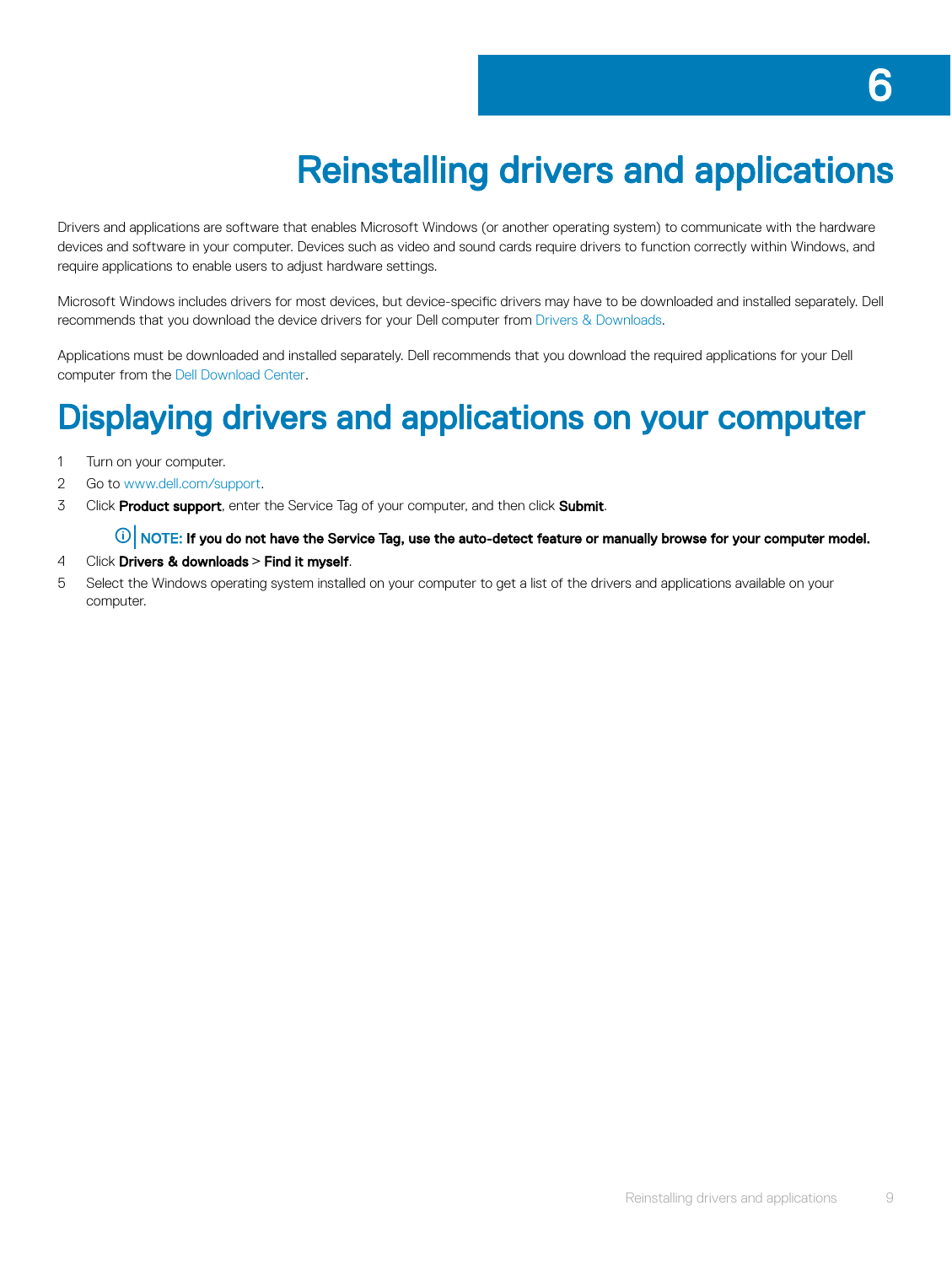# Reinstallation sequence for drivers and applications

<span id="page-9-0"></span>Driver installation is critical after reinstalling the Windows operating system on your Dell computer. Install the drivers in the correct sequence for your computer to function correctly. In some scenarios, you may have to reinstall or update the device driver if you are encountering any issues with a specific device.

For more information, see the Dell knowledge-base article [SLN148687](http://www.dell.com/support/article/SLN148687/en) at [www.dell.com/support.com.](https://www.dell.com/support.com)

- (i) | NOTE: The Windows 10 operating system includes touchpad drivers; no other touchpad driver installation is required.
- നി NOTE: The Windows 10 operating system includes the webcam drivers; no additional webcam driver installation is required. For video capture or streaming, users can install webcam software available from third-party providers.

Dell recommends installing drivers or applications in the following sequence.

#### Topics:

- 1. Intel chipset device software
- [2. Critical Microsoft Quick Fix Engineering \(QFE\) updates](#page-10-0)
- [3. Media-card reader driver](#page-10-0)
- [4. Intel Rapid Storage Technology \(IRST\)](#page-10-0)
- [5. Graphics](#page-11-0)
- [6. Audio](#page-11-0)
- [7. Fingerprint reader driver](#page-11-0)
- [8. Dell Power Manager \(DPM\)](#page-12-0)
- [9. Wireless Local Network \(WLAN\) drivers and applications](#page-12-0)
- [10. Dell docking station WD15](#page-12-0)
- [11. Dell Thunderbolt dock TB16](#page-13-0)

### 1. Intel chipset device software

The Windows operating system may not include the updated Intel chipset device software for Dell computers. The Intel chipset device software is available on Dell's support site [www.dell.com/support](http://www.dell.com/support).

### Downloading and installing the chipset driver

- 1 Turn on your computer.
- 2 Go to [www.dell.com/support.](http://www.dell.com/support)
- 3 Click **Product support**, enter the Service Tag of your computer, and then click **Submit**.

#### $\bigcirc|$  NOTE: If you do not have the Service Tag, use the auto-detect feature or manually browse for your computer model.

- 4 Click Drivers & downloads **>** Find it myself.
- 5 Scroll down the page and expand Chipset.
- 6 Click Download to download the chipset driver for your computer.
- 7 After the download is complete, navigate to the folder where you saved the chipset driver file.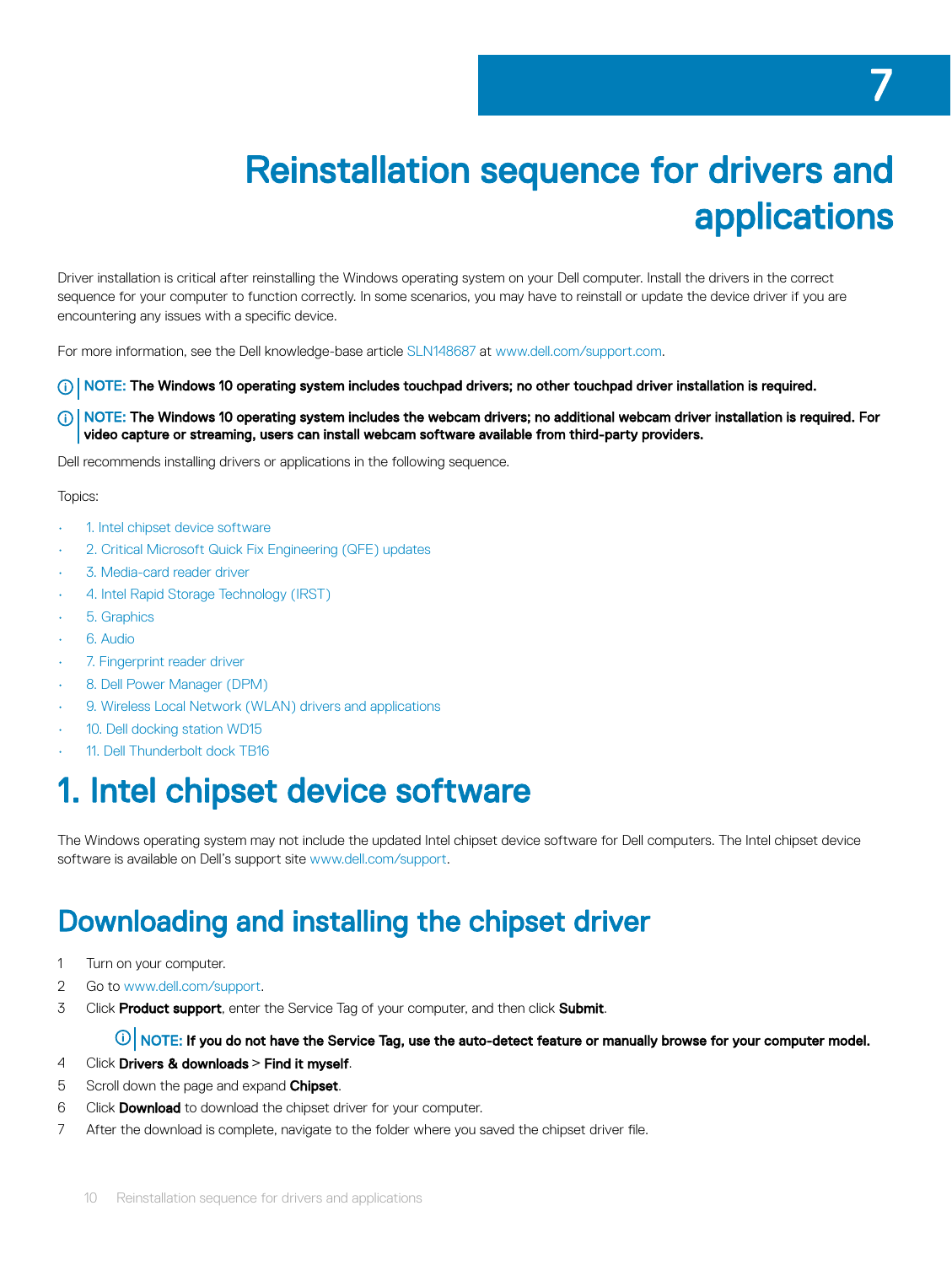### <span id="page-10-0"></span>2. Critical Microsoft Quick Fix Engineering (QFE) updates

Dell recommends installing all the latest available QFE updates from the latest Service Pack from Microsoft. Service packs are automatically downloaded and installed when Windows Updates is enabled and can be manually-downloaded and installed from the Microsoft support site.

## 3. Media-card reader driver

The Windows operating system does not include the media-card reader driver. Install the Realtek driver that is available for download on [www.dell.com/support.](http://www.dell.com/support)

### Downloading and installing the media-card reader driver

- 1 Turn on your computer.
- 2 Go to [www.dell.com/support.](http://www.dell.com/support)
- 3 Click **Product support**, enter the Service Tag of your computer, and then click **Submit**.

#### $\textcircled{\scriptsize{1}}$  NOTE: If you do not have the Service Tag, use the auto-detect feature or manually browse for your computer model.

- 4 Click Drivers & downloads **>** Find it myself.
- 5 Scroll down the page and expand Chipset.
- 6 Click **Download** to download the media-card reader driver for your computer.
- 7 After the download is complete, navigate to the folder where you saved the card reader driver file.
- 8 Double-click the card reader driver file icon and follow the instructions on the screen.

## 4. Intel Rapid Storage Technology (IRST)

The IRST software package enables and enhances high-performance Serial ATA (SATA) and SATA RAID capabilities for supported operating systems. The IRST software package provides an added protection against data loss in the event of a hard drive failure.

#### NOTE: The following conditions must be met before you can install IRST on your computer.

- Your computer has a RAID I/O controller hub (ICH). If your computer does not have a RAID ICH, you cannot install IRST unless a third-party RAID controller card is installed.
- Your RAID controller is enabled by default.

 $\triangle|$  CAUTION: If a SATA hard drive is already installed, enabling the RAID controller might cause your computer to display a blue screen and an error code followed by a system reboot. To enable RAID, reinstall the operating system.

### Downloading and installing the IRST driver

- 1 Turn on your computer.
- 2 Go to [www.dell.com/support.](http://www.dell.com/support/)
- 3 Click Product support, enter the Service Tag of your computer, and then click Submit.

#### $\mathbb O|$  NOTE: If you do not have the Service Tag, use the auto-detect feature or manually browse for your computer model.

- 4 Click Drivers & downloads **>** Find it myself.
- 5 Scroll down the page and expand **Serial ATA**.
- 6 Click **Download** to download the IRST driver for your computer.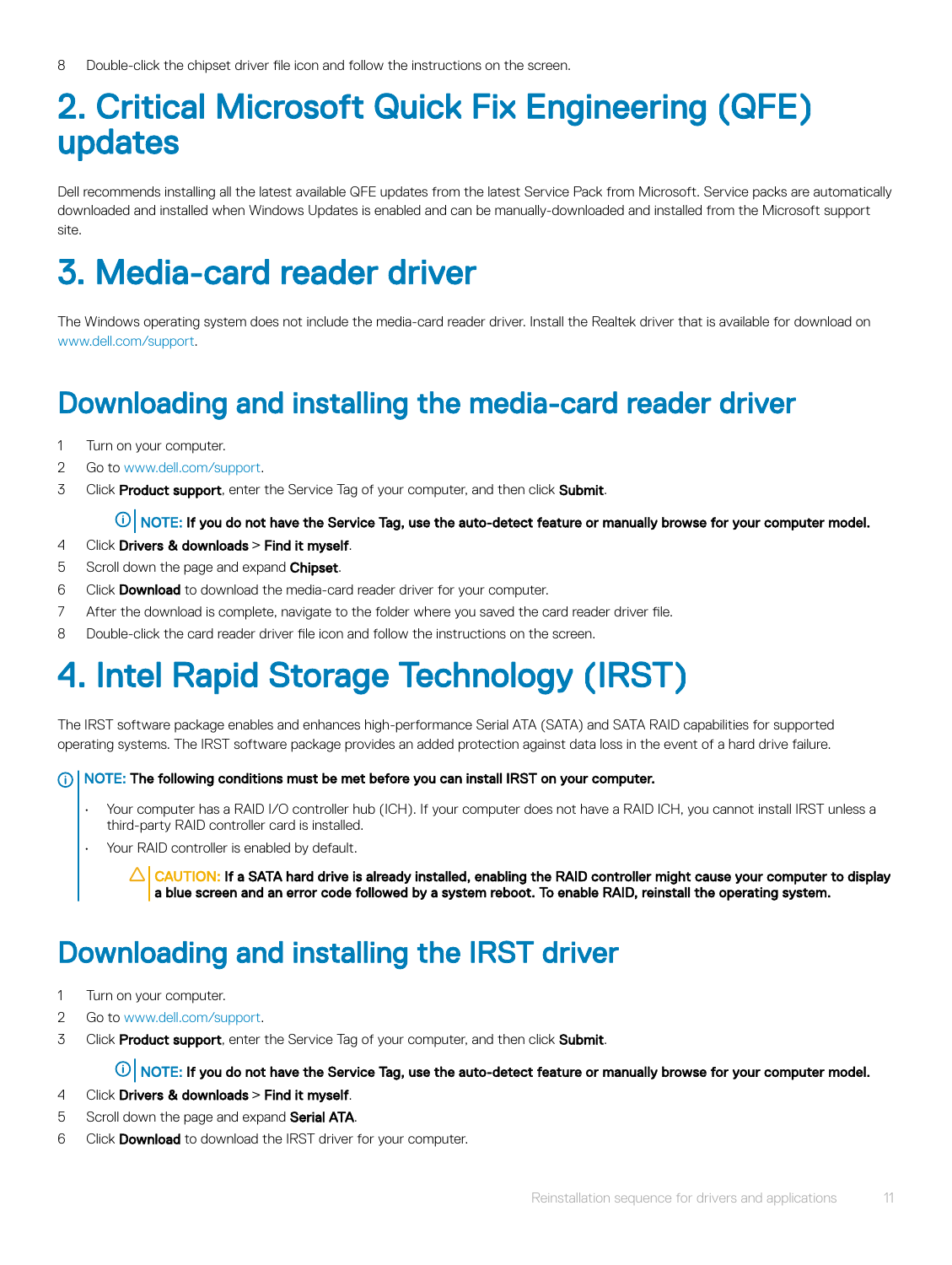- <span id="page-11-0"></span>7 After the download is complete, navigate to the folder where you saved the IRST driver file.
- 8 Double-click the driver file icon and follow the instructions on the screen.

## 5. Graphics

The Windows operating system includes the VGA graphics driver only. For optimal-graphics performance, install the Dell graphics driver applicable to your computer that is available for download from [www.dell.com/support](http://www.dell.com/support).

### Downloading and installing the Dell graphics driver

- 1 Turn on your computer.
- 2 Go to [www.dell.com/support.](http://www.dell.com/support/)
- 3 Click **Product support**, enter the Service Tag of your computer, and then click **Submit**.

#### $\circled{0}$  NOTE: If you do not have the Service Tag, use the auto-detect feature or manually browse for your computer model.

- 4 Click Drivers & downloads **>** Find it myself.
- 5 Scroll down the page and expand **Video**.
- 6 Click Download to download the graphics driver for your computer.
- 7 After the download is complete, navigate to the folder where you saved the graphics driver file.
- 8 Double-click the graphics driver file icon and follow the instructions on the screen.

### 6. Audio

The Windows operating system does not include the audio driver recommended by Dell. Install the HD audio driver available for download from [www.dell.com/support.](http://www.dell.com/support)

### Downloading and installing the Dell audio driver

- 1 Turn on your computer.
- 2 Go to [www.dell.com/support.](http://www.dell.com/support)
- 3 Click **Product support**, enter the Service Tag of your computer, and then click **Submit.**

#### $\bigcirc|$  NOTE: If you do not have the Service Tag, use the auto-detect feature or manually browse for your computer model.

- 4 Click Drivers & downloads **>** Find it myself.
- 5 Scroll down the page and expand **Audio**.
- 6 Click **Download** to download the audio driver for your computer.
- 7 After the download is complete, navigate to the folder where you saved the audio driver file.
- 8 Double-click the audio driver file icon and follow the instructions on the screen.

## 7. Fingerprint reader driver

### Downloading and installing the fingerprint reader driver

- 1 Turn on your computer.
- 2 Go to [www.dell.com/support.](http://www.dell.com/support)
- 3 Click **Product support**, enter the Service Tag of your computer, and then click **Submit**.

 $\bigcirc$  NOTE: If you do not have the Service Tag, use the auto-detect feature or manually browse for your computer model.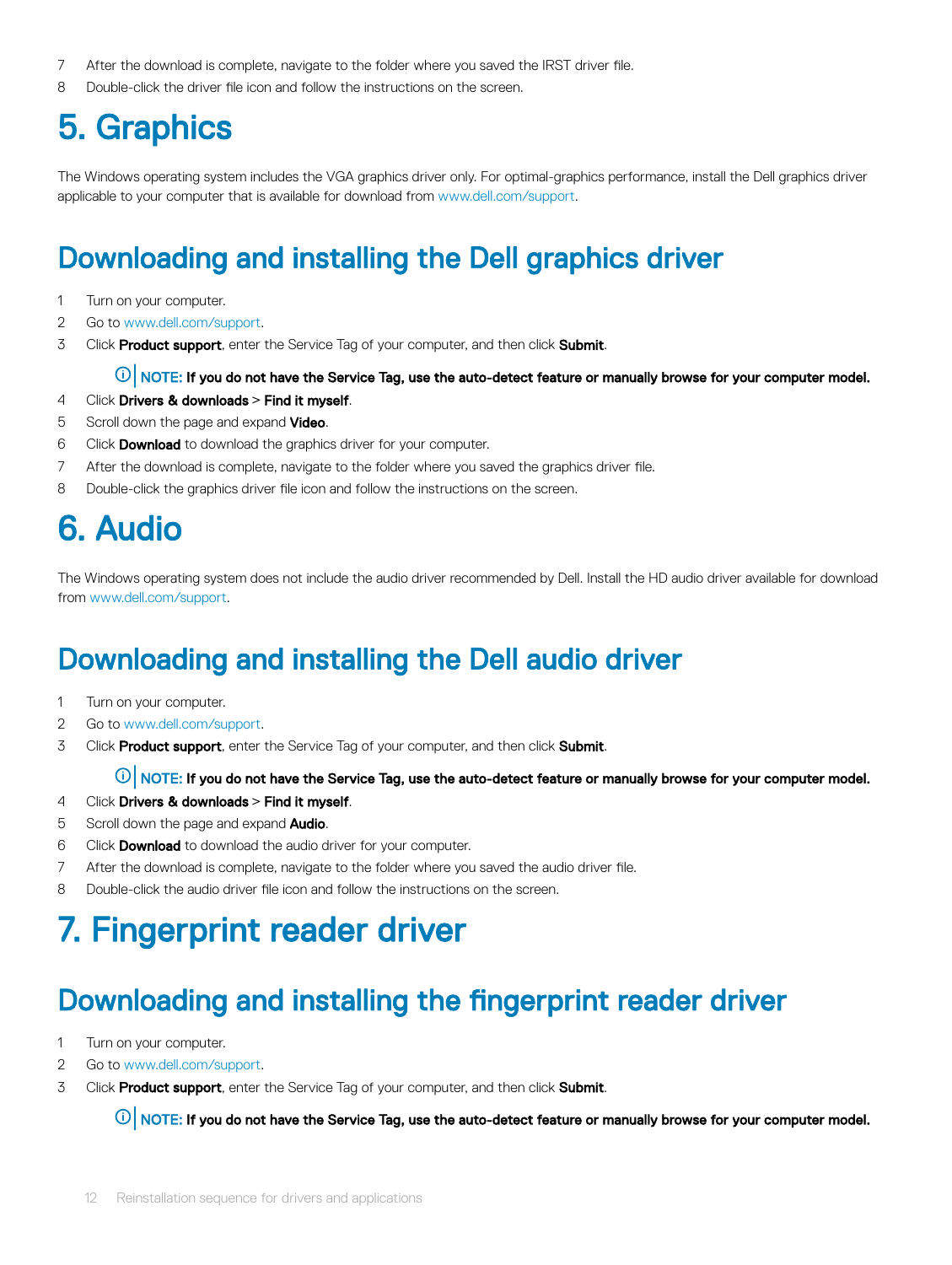- <span id="page-12-0"></span>4 Click Drivers & downloads **>** Find it myself.
- 5 Scroll down the page and expand Goodix Fingerprint Sensor.
- 6 Click **Download** to download the fingerprint reader driver for your computer.
- 7 After the download is complete, navigate to the folder where you saved the fingerprint reader driver file.
- 8 Double-click the fingerprint reader driver file icon and follow the instructions on the screen.

# 8. Dell Power Manager (DPM)

DPM is a Dell-developed application providing simplified and efficient power management capabilities for Dell computers. The key features are as follows:

- Battery information: Displays battery health information, adjusts battery settings or creates a custom-battery setting.
- Advanced charge mode: Controls battery charging to prolong battery life.
- Peak Shift: Reduces power consumption by automatically switching the computer to battery power during certain times of the day, even when the computer is plugged into a direct power source.
- Thermal Management: Controls processor and cooler fan settings.
- Battery Extender: Conserves battery charge by adjusting the processor power level, screen brightness and keyboard illumination levels.
- Alerts Management: Enables or disables the power adapter, battery, docking station, thermal, and other types of alerts.
- Group Policies: Apply default settings or prevent users from changing power alert system events, power management, thermal management, battery extender, and battery settings.
- Product Feedback: Provide feedback on the software.

### 9. Wireless Local Network (WLAN) drivers and applications

The Microsoft Windows operating systems does not provide native device driver support for WLAN controllers on Dell computers. To obtain wireless network functionality, install the relevant WLAN drivers from the Dell support site. WLAN applications, which provide additional features including enterprise authentication enhancements, can also be installed from the Dell support site.

### Downloading and installing the Wi-Fi driver

- 1 Turn on the computer.
- 2 Go to [www.dell.com/support.](http://www.dell.com/support)
- 3 Click **Product support**, enter the Service Tag of your computer, and then click **Submit**.

 $\circled{0}$  NOTE: If you do not have the Service Tag, use the auto-detect feature or manually browse for your computer model.

- 4 Click Drivers & downloads **>** Find it myself.
- 5 Scroll down the page and expand **Network**.
- 6 Click Download to download the Wi-Fi driver for your computer.
- 7 After the download is complete, navigate to the folder where you saved the Wi-Fi driver file.
- 8 Double-click the Wi-Fi driver file icon and follow the instructions on the screen.

## 10. Dell docking station WD15

The Dell Docking Station WD15 is a device that links all your electronic devices to your computer using a USB Type-C cable interface. Connecting the computer to the docking station enables you to access all peripherals (mouse, keyboard, stereo speakers, external hard drive, and large-screen displays) without having to plug each device into the computer.

CAUTION: You must update your computer's BIOS and the Dell Docking Station drivers to the latest versions available on Dell support site before using the docking station. Older BIOS versions and drivers could result in the docking station not being recognized by your computer or not functioning optimally.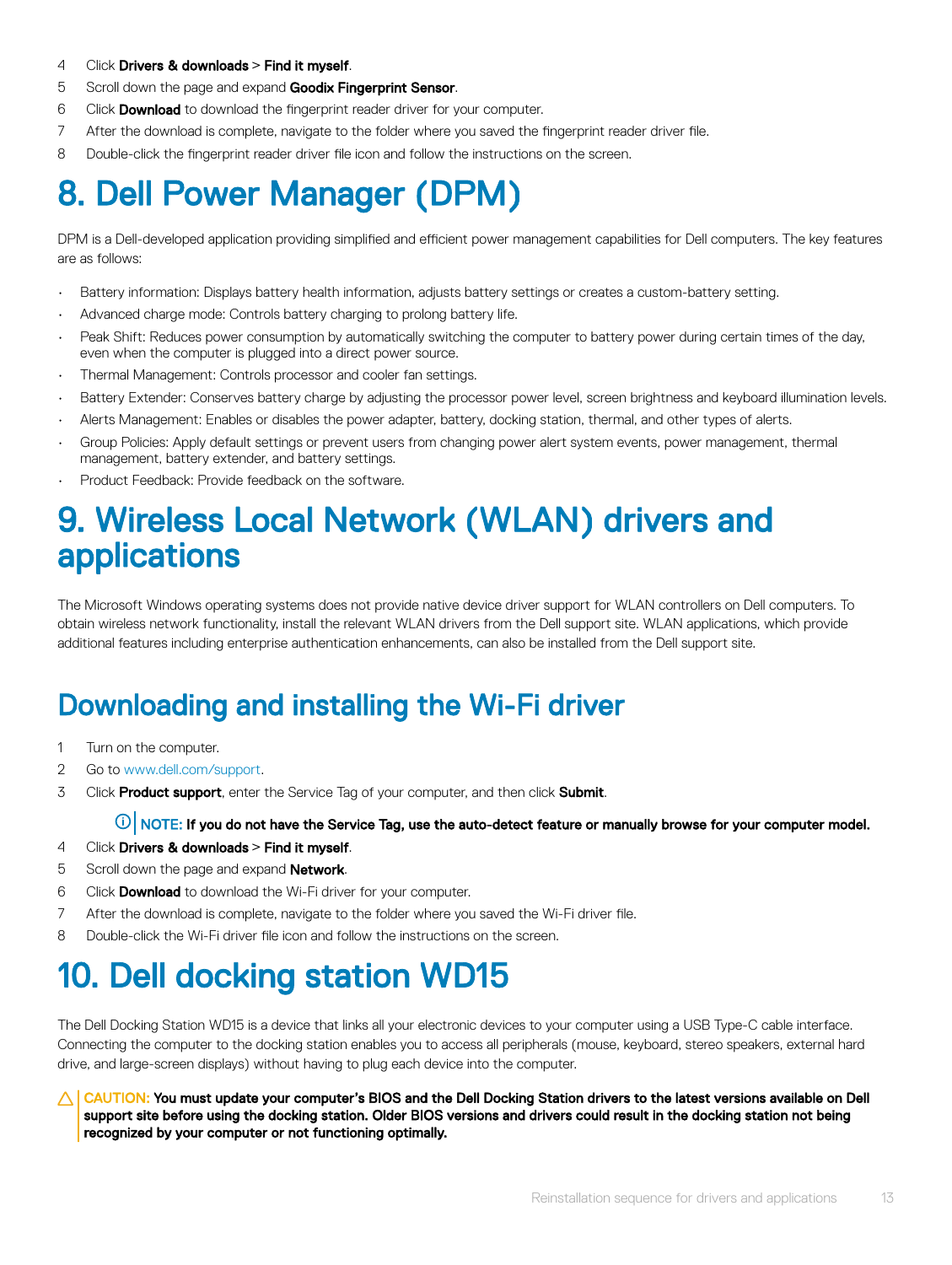<span id="page-13-0"></span>For more information about the drivers required for the Dell docking station WD15, see [www.dell.com/support.](http://www.dell.com/support/home/us/en/19/product-support/product/dell-dock-wd15/manuals)

## 11. Dell Thunderbolt dock TB16

The Dell Thunderbolt dock TB16 is a device that links all your electronic devices to your laptop computer using Thunderbolt 3 (Type-C) cable interface. When you connect the laptop to the docking station, you can gain access to all your peripherals such as the mouse, keyboard, stereo speakers, external hard drive, and large-screen displays without having to plug each one into the laptop.

#### △ CAUTION: You must update your computer's BIOS and the Dell Docking Station drivers to the latest versions available on Dell support site before using the docking station. Older BIOS versions and drivers could result in the docking station not being recognized by your computer or not functioning optimally.

For more information about the drivers required for the Dell Thunderbolt dock TB16, see [www.dell.com/support.](http://www.dell.com/support/home/us/en/19/product-support/product/dell-thunderbolt-dock-tb16/manuals)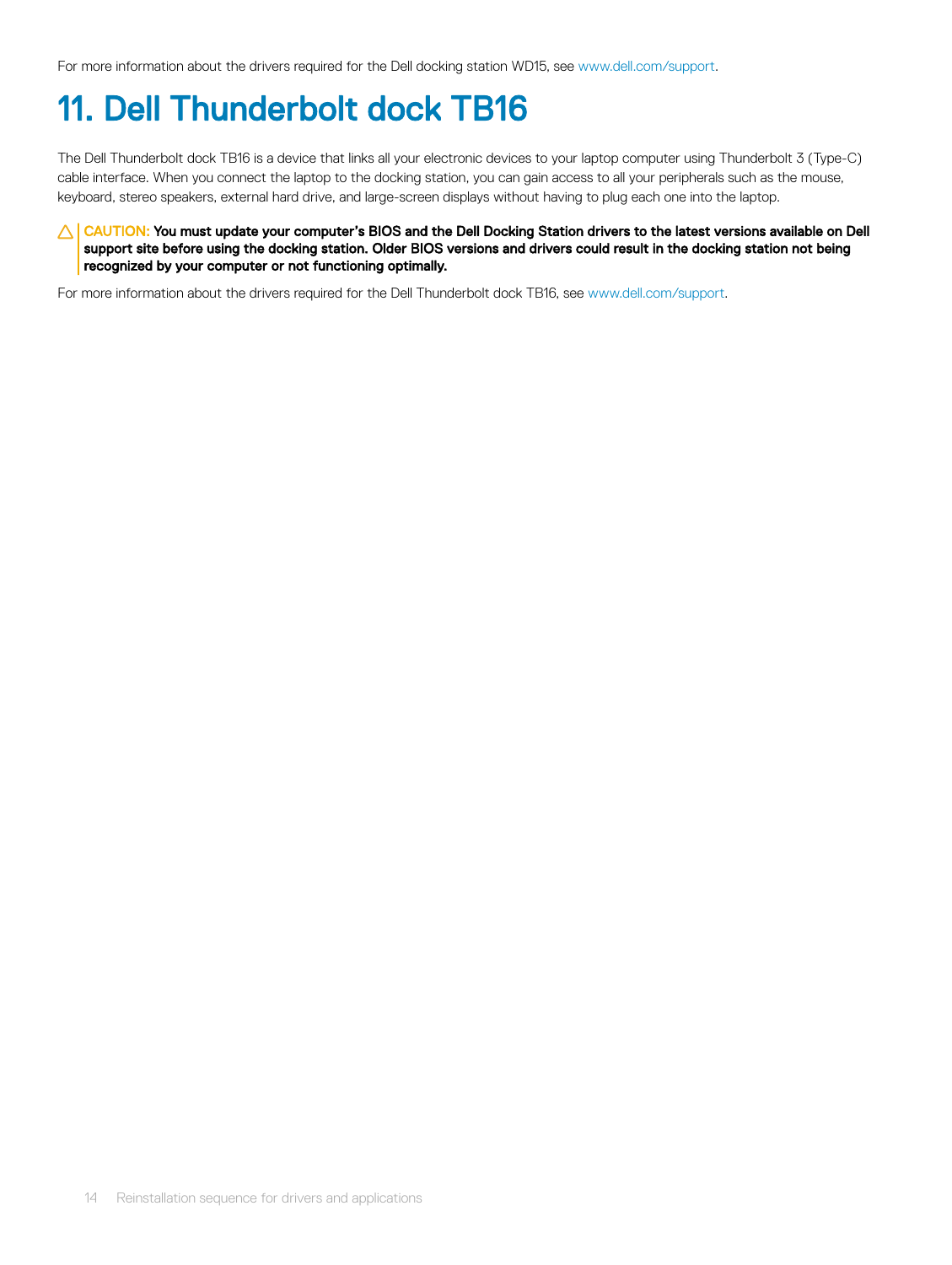# .NET Framework

<span id="page-14-0"></span>The .NET Framework is a software framework from Microsoft, which is bundled with Windows operating systems. The .NET Framework is intended to be used by most applications created for the Microsoft Windows platform.